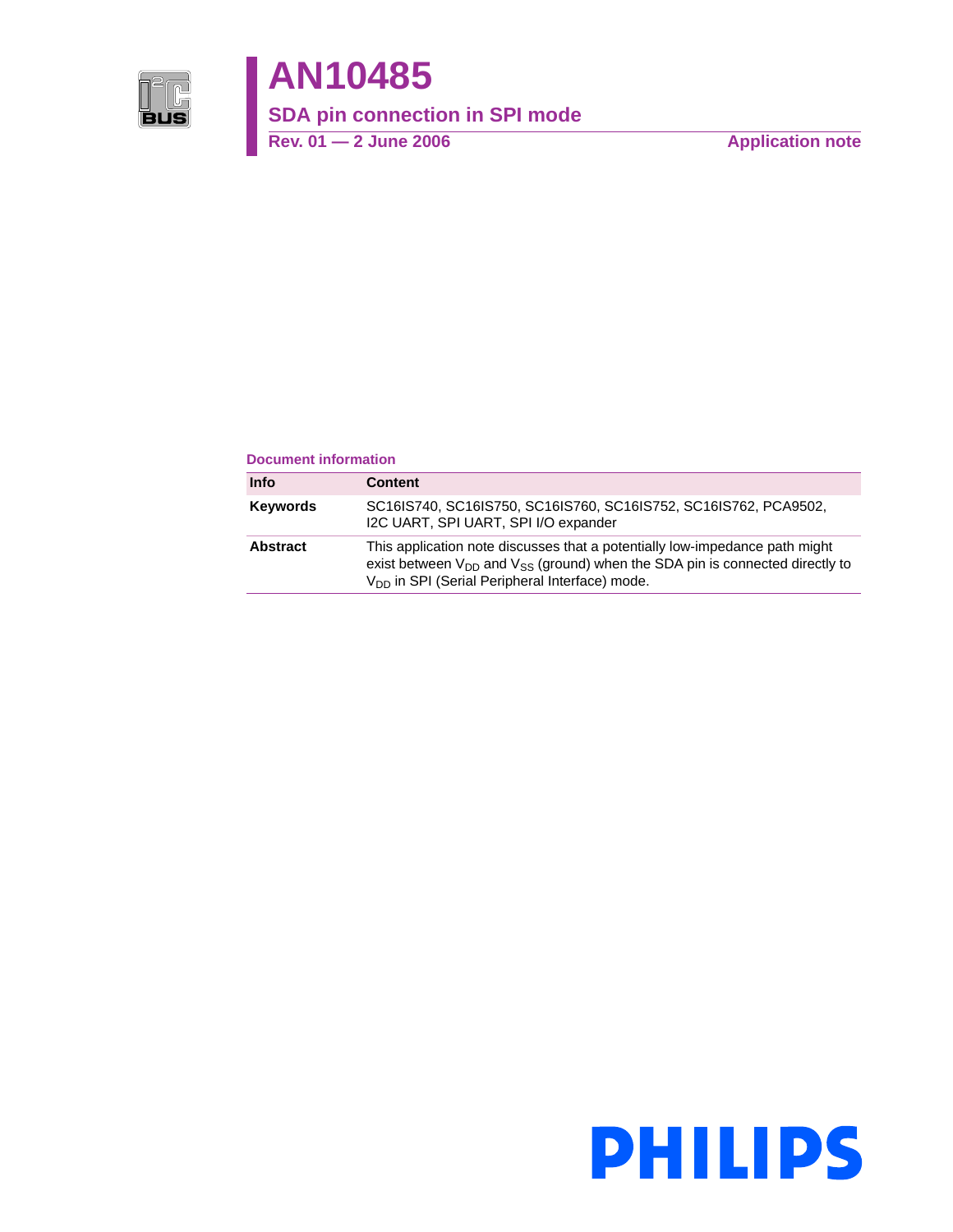#### **Revision history**

| Rev | Date     | <b>Description</b>                |
|-----|----------|-----------------------------------|
| 01  | 20060602 | application note; initial version |

# **Contact information**

For additional information, please visit: **http://www.semiconductors.philips.com**

For sales office addresses, please send an email to: **sales.addresses@www.semiconductors.philips.com**

AN10485\_1 © Koninklijke Philips Electronics N.V. 2006. All rights reserved.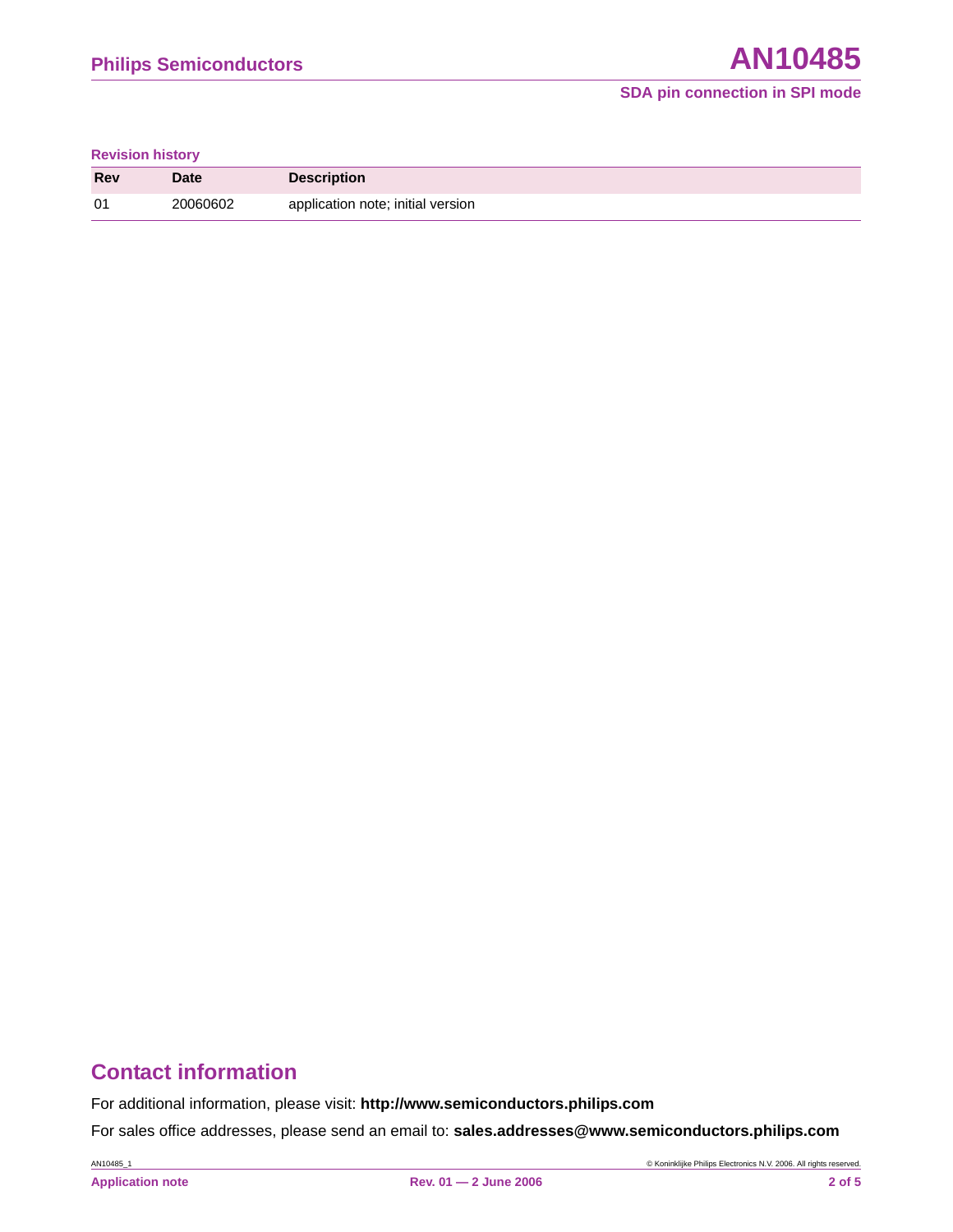## <span id="page-2-0"></span>**1. Introduction**

In the current data sheets (*SC16IS740/750/760 Rev. 02*; *SC16IS752/SC16IS762 Rev. 02*; *PCA9502 Rev. 1.06 [uncontrolled copy]*) it is recommended that the SDA pin must be connected to  $V_{DD}$  when the device is configured for SPI operation (see the description of pin SDA in the "Pin description" table).

When the SPI configuration is selected, the SDA pin is not used and the state of the output driver is not controlled (the driver is not disabled), which may force logic 0 (drive LOW) on the SDA line. This will potentially cause a low-impedance path between  $V_{DD}$  and  $V_{SS}$  (ground) through an open-drain transistor.

The issue described above affects the following devices: SC16IS740, SC16IS750, SC16IS760, SC16IS752, SC16IS762, PCA9502.

## <span id="page-2-1"></span>**2. Impact to customer**

If the SDA pin is connected directly to  $V_{DD}$ , then a potentially low-impedance path may exist between  $V_{DD}$  and  $V_{SS}$  (ground) when the output driver is enabled. This will result in a larger than expected current consumption from the power supply. Although the device might still be working if the SDA pin is connected to  $V_{DD}$ , the long-term effect to the device is unknown.

## <span id="page-2-2"></span>**3. Workaround**

In SPI mode, the SDA pin should be connected to  $V_{SS}$  (ground) to disable the open-drain output driver.

## <span id="page-2-3"></span>**4. Conclusion**

The SDA pin is not used in SPI mode. It is recommended that the SDA pin be connected to  $V_{SS}$  (ground) to avoid a floating input.

## **5. Abbreviations**

| Table 1.    | <b>Abbreviations</b>                        |  |
|-------------|---------------------------------------------|--|
| Acronym     | <b>Description</b>                          |  |
| I/O         | Input/Output                                |  |
| $I2C-bus$   | Inter-Integrated Circuit bus                |  |
| <b>SPI</b>  | Serial Peripheral Interface                 |  |
| <b>UART</b> | Universal Asynchronous Receiver/Transmitter |  |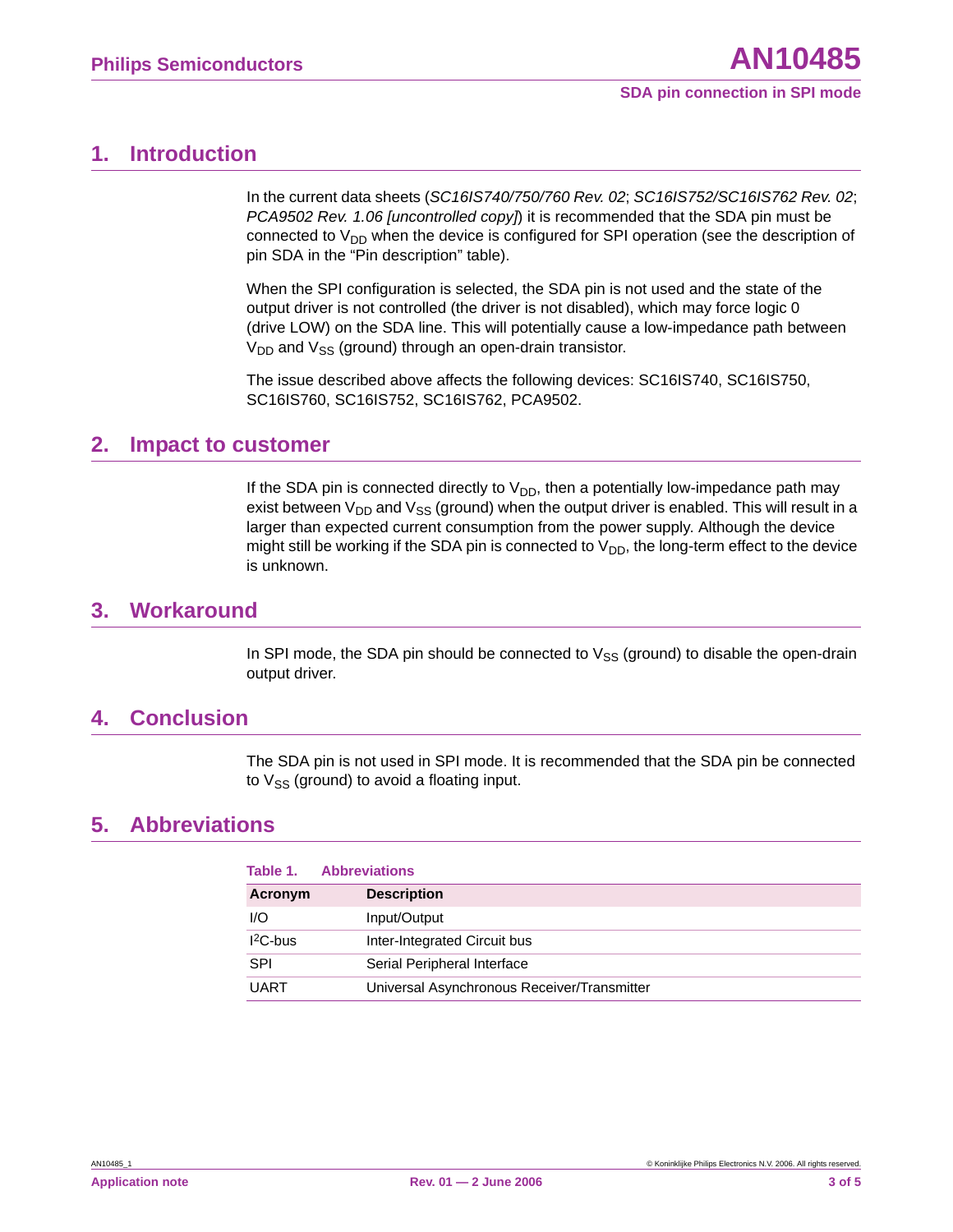#### **SDA pin connection in SPI mode**

# <span id="page-3-0"></span>**6. Legal information**

#### <span id="page-3-1"></span>**6.1 Definitions**

**Draft —** The document is a draft version only. The content is still under internal review and subject to formal approval, which may result in modifications or additions. Philips Semiconductors does not give any representations or warranties as to the accuracy or completeness of information included herein and shall have no liability for the consequences of use of such information.

### <span id="page-3-2"></span>**6.2 Disclaimers**

**General —** Information in this document is believed to be accurate and reliable. However, Philips Semiconductors does not give any representations or warranties, expressed or implied, as to the accuracy or completeness of such information and shall have no liability for the consequences of use of such information.

**Right to make changes —** Philips Semiconductors reserves the right to make changes to information published in this document, including without limitation specifications and product descriptions, at any time and without notice. This document supersedes and replaces all information supplied prior to the publication hereof.

**Suitability for use —** Philips Semiconductors products are not designed, authorized or warranted to be suitable for use in medical, military, aircraft, space or life support equipment, nor in applications where failure or malfunction of a Philips Semiconductors product can reasonably be expected to result in personal injury, death or severe property or environmental damage. Philips Semiconductors accepts no liability for inclusion and/or use of Philips Semiconductors products in such equipment or applications and therefore such inclusion and/or use is for the customer's own risk.

**Applications —** Applications that are described herein for any of these products are for illustrative purposes only. Philips Semiconductors makes no representation or warranty that such applications will be suitable for the specified use without further testing or modification.

#### <span id="page-3-3"></span>**6.3 Trademarks**

Notice: All referenced brands, product names, service names and trademarks are the property of their respective owners.

**I 2C-bus —** logo is a trademark of Koninklijke Philips Electronics N.V.